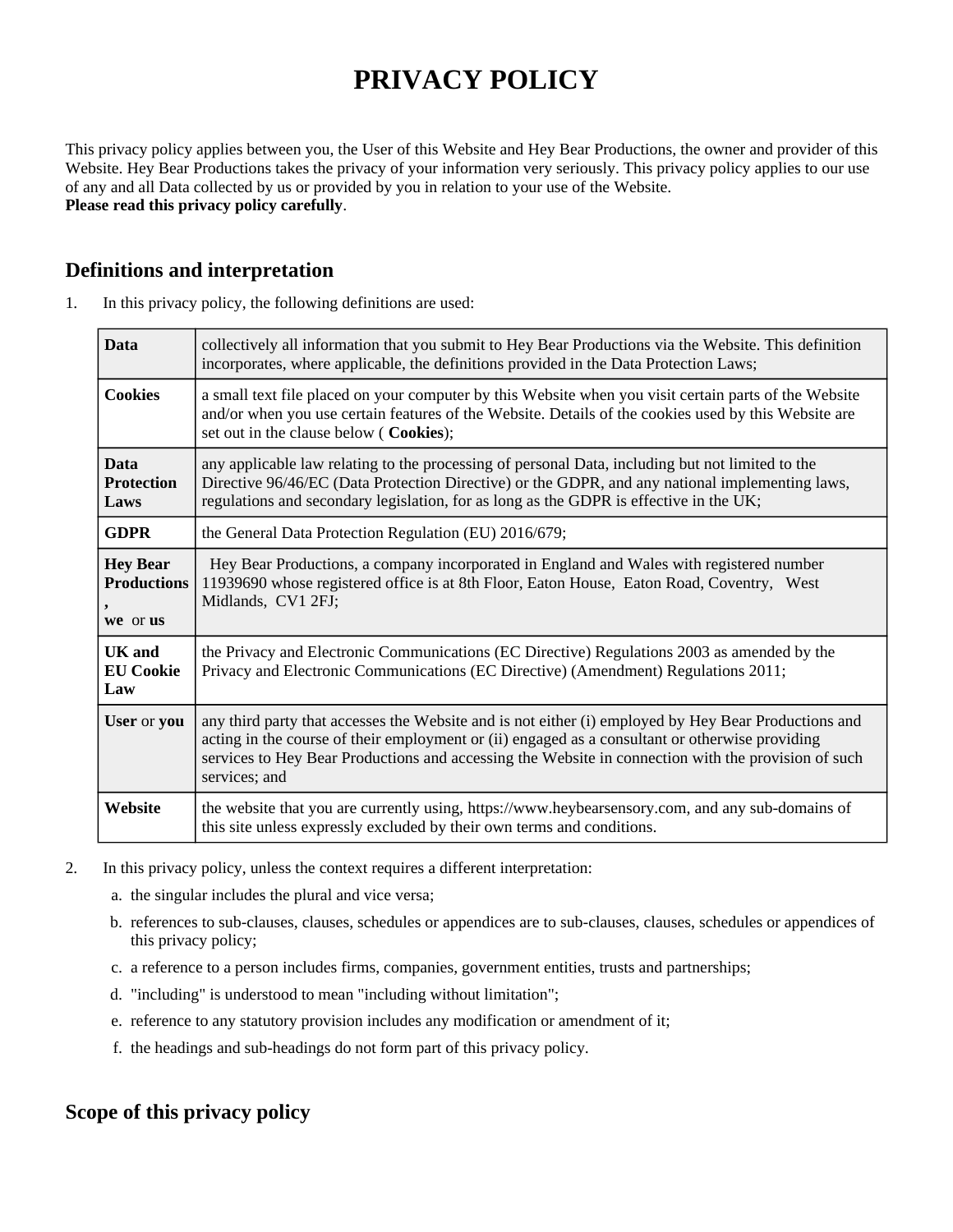- 3. This privacy policy applies only to the actions of Hey Bear Productions and Users with respect to this Website. It does not extend to any websites that can be accessed from this Website including, but not limited to, any links we may provide to social media websites.
- 4. For purposes of the applicable Data Protection Laws, Hey Bear Productions is the "data controller". This means that Hey Bear Productions determines the purposes for which, and the manner in which, your Data is processed.

## **Data collected**

- 5. We may collect the following Data, which includes personal Data, from you:
	- a. name;
	- b. contact Information such as email addresses and telephone numbers;
	- c. demographic information such as postcode, preferences and interests;
	- d. IP address (automatically collected);
	- e. web browser type and version (automatically collected);
	- f. operating system (automatically collected);
	- g. a list of URLs starting with a referring site, your activity on this Website, and the site you exit to (automatically collected);

in each case, in accordance with this privacy policy.

#### **How we collect Data**

- 6. We collect Data in the following ways:
	- a. data is given to us by you ; and
	- b. data is collected automatically.

#### **Data that is given to us by you**

- 7. Hey Bear Productions will collect your Data in a number of ways, for example:
	- a. when you contact us through the Website, by telephone, post, e-mail or through any other means;
	- b. when you register with us and set up an account to receive our products/services;
	- c. when you complete surveys that we use for research purposes (although you are not obliged to respond to them);
	- d. when you enter a competition or promotion through a social media channel;
	- e. when you make payments to us, through this Website or otherwise;
	- f. when you elect to receive marketing communications from us;

in each case, in accordance with this privacy policy.

#### **Data that is collected automatically**

- 8. To the extent that you access the Website, we will collect your Data automatically, for example:
	- a. we automatically collect some information about your visit to the Website. This information helps us to make improvements to Website content and navigation, and includes your IP address, the date, times and frequency with which you access the Website and the way you use and interact with its content.
	- b. we will collect your Data automatically via cookies, in line with the cookie settings on your browser. For more information about cookies, and how we use them on the Website, see the section below, headed "Cookies".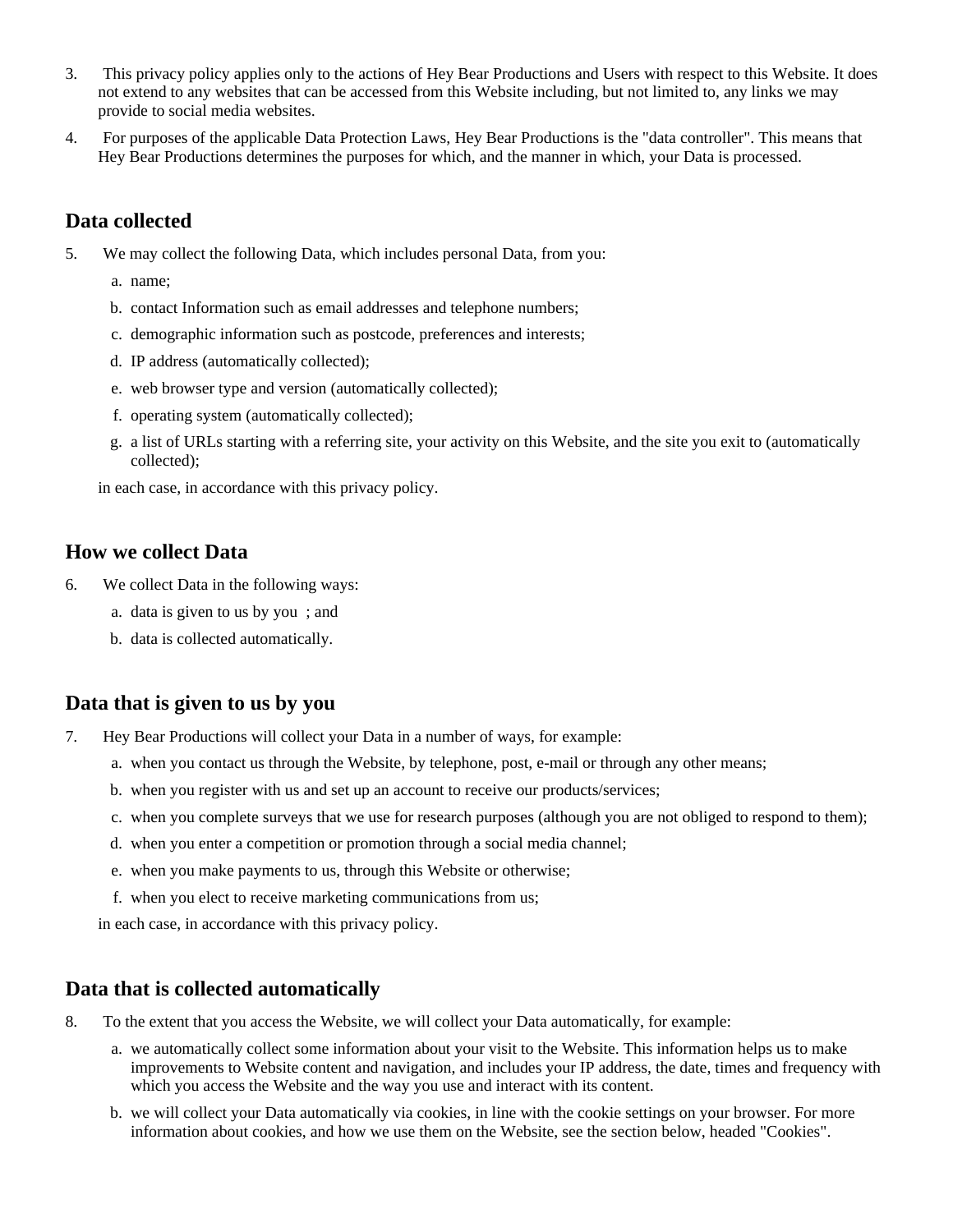# **Our use of Data**

- 9. Any or all of the above Data may be required by us from time to time in order to provide you with the best possible service and experience when using our Website. Specifically, Data may be used by us for the following reasons:
	- a. improvement of our products / services;
	- b. transmission by email of marketing materials that may be of interest to you;
	- c. contact for market research purposes which may be done using email, telephone, fax or mail. Such information may be used to customise or update the Website;

in each case, in accordance with this privacy policy.

- 10. We may use your Data for the above purposes if we deem it necessary to do so for our legitimate interests. If you are not satisfied with this, you have the right to object in certain circumstances (see the section headed "Your rights" below).
- 11. For the delivery of direct marketing to you via e-mail, we'll need your consent, whether via an opt-in or soft-opt-in:
	- a. soft opt-in consent is a specific type of consent which applies when you have previously engaged with us (for example, you contact us to ask us for more details about a particular product/service, and we are marketing similar products/services). Under "soft opt-in" consent, we will take your consent as given unless you opt-out.
	- b. for other types of e-marketing, we are required to obtain your explicit consent; that is, you need to take positive and affirmative action when consenting by, for example, checking a tick box that we'll provide.
	- c. if you are not satisfied about our approach to marketing, you have the right to withdraw consent at any time. To find out how to withdraw your consent, see the section headed "Your rights" below.
- 12. When you register with us and set up an account to receive our services, the legal basis for this processing is the performance of a contract between you and us and/or taking steps, at your request, to enter into such a contract.

#### **Who we share Data with**

- 13. We may share your Data with the following groups of people for the following reasons:
	- a. third party service providers who provide services to us which require the processing of personal data to send you products using your address;
	- b. third party payment providers who process payments made over the Website to enable payment for products;
	- c. relevant authorities to facilitate the collection of tax or duties;

in each case, in accordance with this privacy policy.

#### **Keeping Data secure**

- 14. We will use technical and organisational measures to safeguard your Data, for example:
	- a. access to your account is controlled by a password and a user name that is unique to you.
	- b. we store your Data on secure servers.
- 15. Technical and organisational measures include measures to deal with any suspected data breach. If you suspect any misuse or loss or unauthorised access to your Data, please let us know immediately by contacting us via this e-mail address: heybear@heybearsensory.com.
- 16. If you want detailed information from Get Safe Online on how to protect your information and your computers and devices against fraud, identity theft, viruses and many other online problems, please visit www.getsafeonline.org. Get Safe Online is supported by HM Government and leading businesses.

#### **Data retention**

17. Unless a longer retention period is required or permitted by law, we will only hold your Data on our systems for the period necessary to fulfil the purposes outlined in this privacy policy or until you request that the Data be deleted.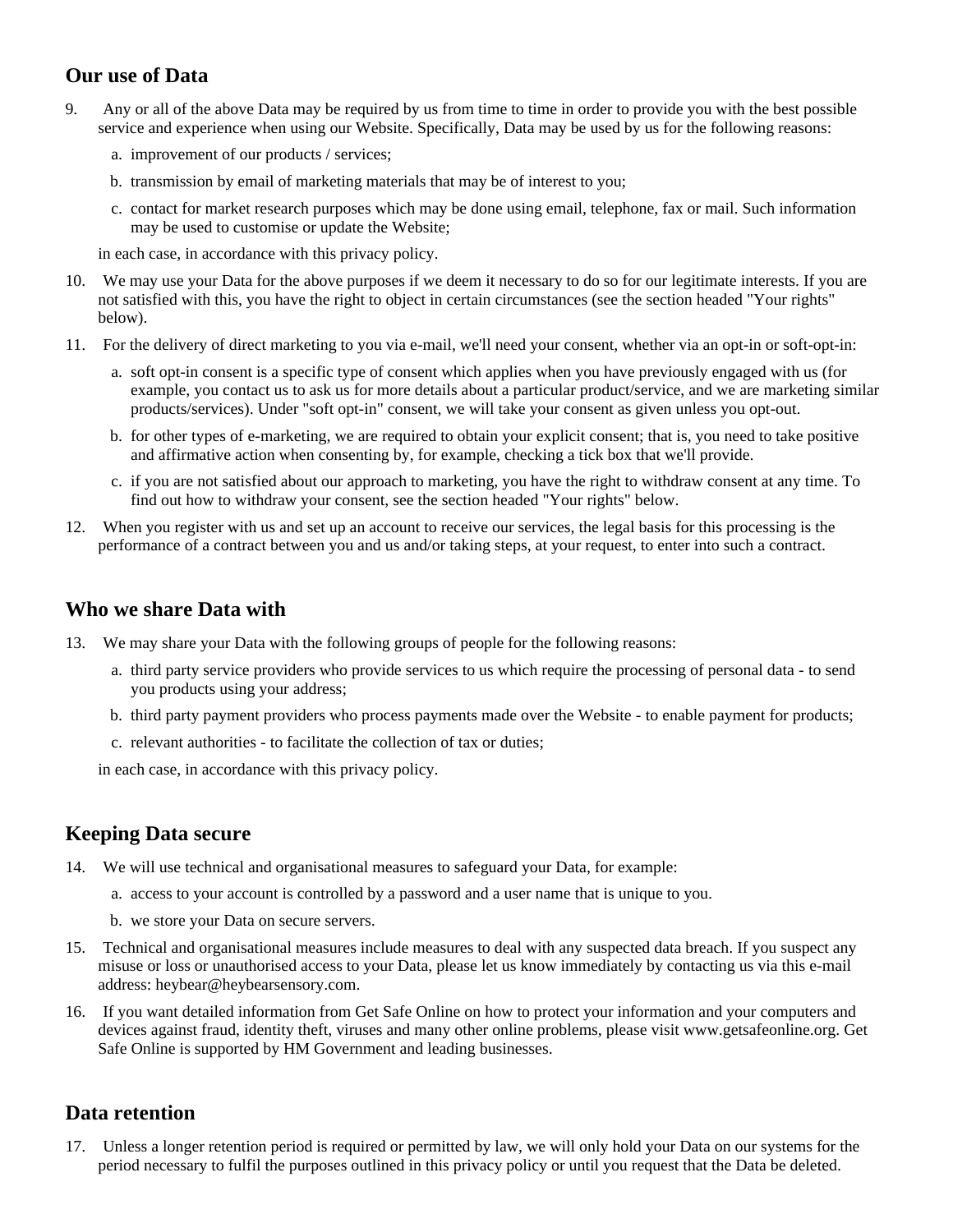18. Even if we delete your Data, it may persist on backup or archival media for legal, tax or regulatory purposes.

# **Your rights**

- 19. You have the following rights in relation to your Data:
	- a. **Right to access** the right to request (i) copies of the information we hold about you at any time, or (ii) that we modify, update or delete such information. If we provide you with access to the information we hold about you, we will not charge you for this, unless your request is "manifestly unfounded or excessive." Where we are legally permitted to do so, we may refuse your request. If we refuse your request, we will tell you the reasons why.
	- b. **Right to correct** the right to have your Data rectified if it is inaccurate or incomplete.
	- c. **Right to erase** the right to request that we delete or remove your Data from our systems.
	- d. **Right to restrict our use of your Data** the right to "block" us from using your Data or limit the way in which we can use it.
	- e. **Right to data portability** the right to request that we move, copy or transfer your Data.
	- f. **Right to object** the right to object to our use of your Data including where we use it for our legitimate interests.
- 20. To make enquiries, exercise any of your rights set out above, or withdraw your consent to the processing of your Data (where consent is our legal basis for processing your Data), please contact us via this e-mail address: heybear@heybearsensory.com.
- 21. If you are not satisfied with the way a complaint you make in relation to your Data is handled by us, you may be able to refer your complaint to the relevant data protection authority. For the UK, this is the Information Commissioner's Office (ICO). The ICO's contact details can be found on their website at https://ico.org.uk/.
- 22. It is important that the Data we hold about you is accurate and current. Please keep us informed if your Data changes during the period for which we hold it.

#### **Links to other websites**

23. This Website may, from time to time, provide links to other websites. We have no control over such websites and are not responsible for the content of these websites. This privacy policy does not extend to your use of such websites. You are advised to read the privacy policy or statement of other websites prior to using them.

#### **Changes of business ownership and control**

- 24. Hey Bear Productions may, from time to time, expand or reduce our business and this may involve the sale and/or the transfer of control of all or part of Hey Bear Productions. Data provided by Users will, where it is relevant to any part of our business so transferred, be transferred along with that part and the new owner or newly controlling party will, under the terms of this privacy policy, be permitted to use the Data for the purposes for which it was originally supplied to us.
- 25. We may also disclose Data to a prospective purchaser of our business or any part of it.
- 26. In the above instances, we will take steps with the aim of ensuring your privacy is protected.

#### **Cookies**

- 27. This Website may place and access certain Cookies on your computer. Hey Bear Productions uses Cookies to improve your experience of using the Website and to improve our range of products. Hey Bear Productions has carefully chosen these Cookies and has taken steps to ensure that your privacy is protected and respected at all times.
- 28. All Cookies used by this Website are used in accordance with current UK and EU Cookie Law.
- 29. Before the Website places Cookies on your computer, you will be presented with a message bar requesting your consent to set those Cookies. By giving your consent to the placing of Cookies, you are enabling Hey Bear Productions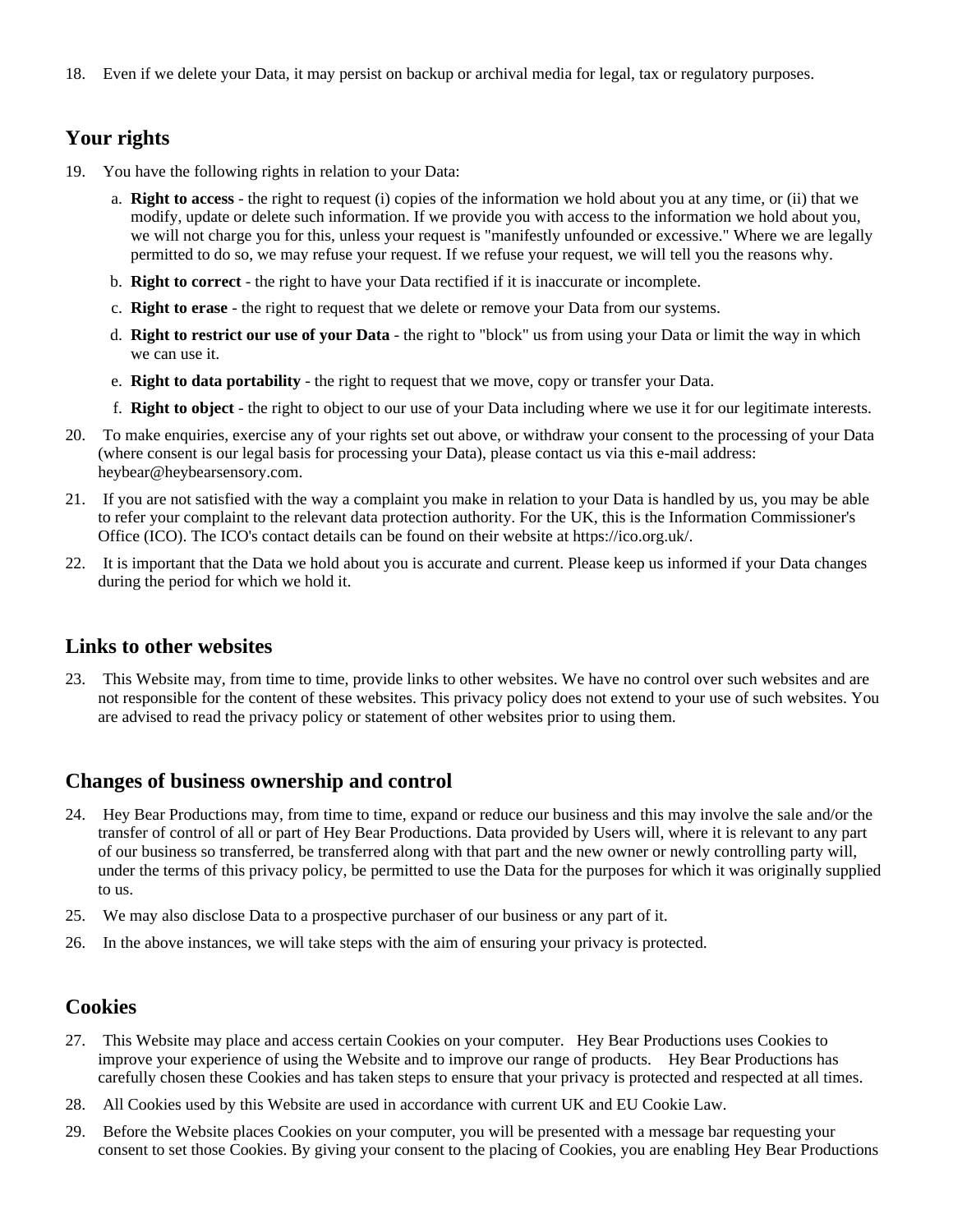to provide a better experience and service to you. You may, if you wish, deny consent to the placing of Cookies; however certain features of the Website may not function fully or as intended.

30. This Website may place the following Cookies:

| <b>Type of Cookie</b>          | <b>Purpose</b>                                                                                                                                                                                                                                                                     |
|--------------------------------|------------------------------------------------------------------------------------------------------------------------------------------------------------------------------------------------------------------------------------------------------------------------------------|
| Strictly necessary cookies     | These are cookies that are required for the operation of our website. They<br>include, for example, cookies that enable you to log into secure areas of our<br>website, use a shopping cart or make use of e-billing services.                                                     |
| Analytical/performance cookies | They allow us to recognise and count the number of visitors and to see how<br>visitors move around our website when they are using it. This helps us to<br>improve the way our website works, for example, by ensuring that users are<br>finding what they are looking for easily. |
| <b>Functionality cookies</b>   | These are used to recognise you when you return to our website. This enables us<br>to personalise our content for you, greet you by name and remember your<br>preferences (for example, your choice of language or region).                                                        |

- 31. You can find a list of Cookies that we use in the Cookies Schedule.
- 32. You can choose to enable or disable Cookies in your internet browser. By default, most internet browsers accept Cookies but this can be changed. For further details, please consult the help menu in your internet browser.
- 33. You can choose to delete Cookies at any time; however you may lose any information that enables you to access the Website more quickly and efficiently including, but not limited to, personalisation settings.
- 34. It is recommended that you ensure that your internet browser is up-to-date and that you consult the help and guidance provided by the developer of your internet browser if you are unsure about adjusting your privacy settings.
- 35. For more information generally on cookies, including how to disable them, please refer to aboutcookies.org. You will also find details on how to delete cookies from your computer.

# **General**

- 36. You may not transfer any of your rights under this privacy policy to any other person. We may transfer our rights under this privacy policy where we reasonably believe your rights will not be affected.
- 37. If any court or competent authority finds that any provision of this privacy policy (or part of any provision) is invalid, illegal or unenforceable, that provision or part-provision will, to the extent required, be deemed to be deleted, and the validity and enforceability of the other provisions of this privacy policy will not be affected.
- 38. Unless otherwise agreed, no delay, act or omission by a party in exercising any right or remedy will be deemed a waiver of that, or any other, right or remedy.
- 39. This Agreement will be governed by and interpreted according to the law of England and Wales. All disputes arising under the Agreement will be subject to the exclusive jurisdiction of the English and Welsh courts.

# **Changes to this privacy policy**

40. Hey Bear Productions reserves the right to change this privacy policy as we may deem necessary from time to time or as may be required by law. Any changes will be immediately posted on the Website and you are deemed to have accepted the terms of the privacy policy on your first use of the Website following the alterations.

You may contact Hey Bear Productions by email at heybear@heybearsensory.com.

# **Attribution**

41. This privacy policy was created using a document from [Rocket Lawyer](https://www.rocketlawyer.com/gb/en/) (https://www.rocketlawyer.com/gb/en). **22 September 2020**